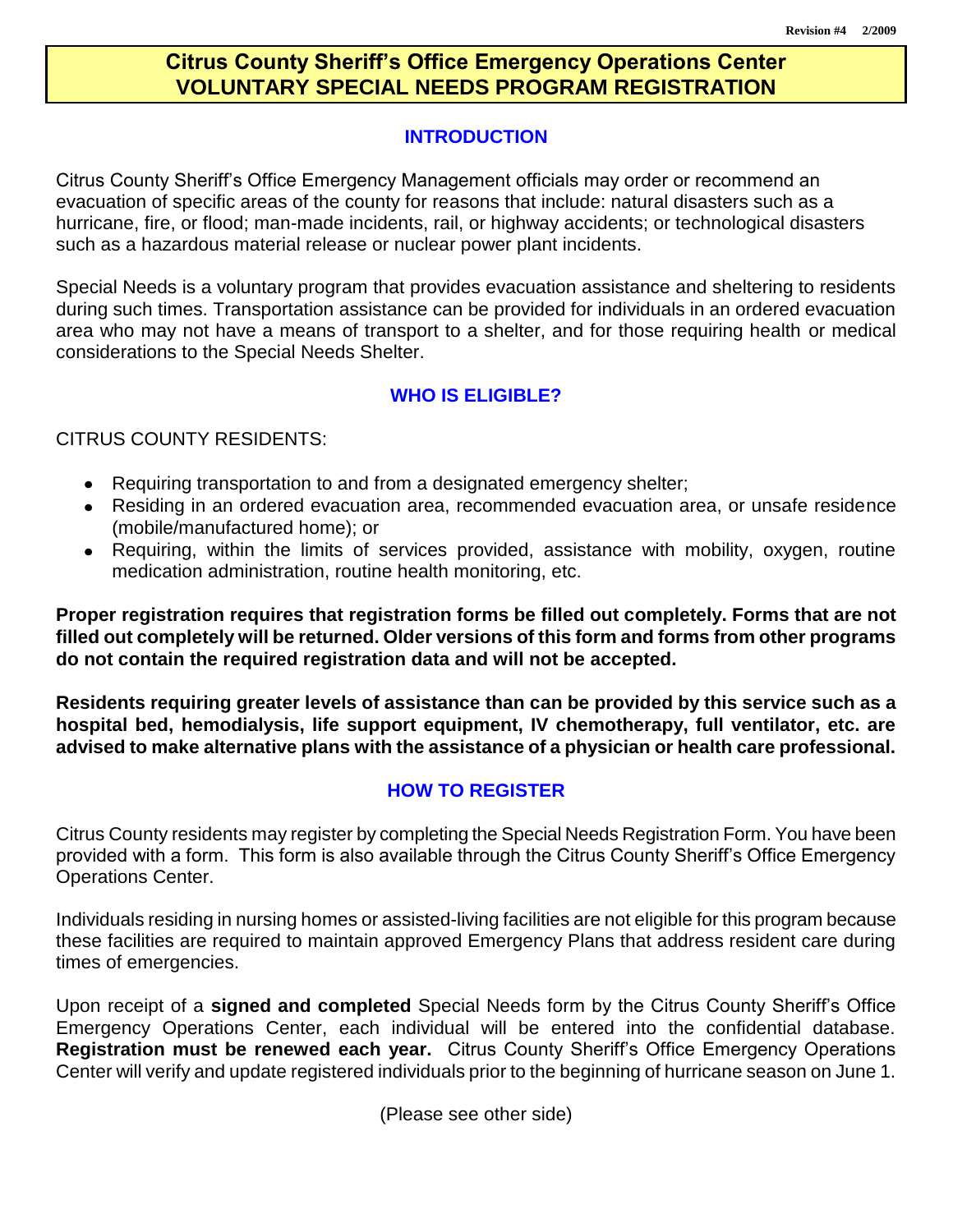#### **EVACUATION ORDER AND SHELTER ACTIVATION**

Citrus County Sheriff's Office Emergency Operations Center will coordinate evacuation and determine what areas of Citrus County will be affected.

- **Registered residents will be notified via the county's notification system.**
- **Registrants should have their belongings ready for travel. Registrants requiring transportation DO NOT need to call the Citrus County Sheriff's Office Emergency Operations Center.**

The time of shelter activation will depend upon the type of event. For example, in a hurricane evacuation the shelter may be opened as much as 24 hours prior to landfall. Citrus County Transit will pick up, transport, and return registrants who require transportation. The Citrus County Health Department will administer the operation and staffing of the Special Needs Shelter upon activation.

# **WHAT SHOULD I BRING WITH ME?**

Companions may accompany registrants but due to space limitations, only one companion per registrant is permitted. Consideration must be given to what you can and cannot bring with you.

## **Pets other than service animals (such as Guide Dogs) are not allowed in emergency shelters.**

Listed below are typical supplies and articles that are allowed at the shelter:

- Medication to last seven (7) days
- Oxygen/oxygen supplies, including 02 concentrator with extension cord
- Special Diet foods
- Food or snacks for the first 24 hours
- Bedding (blanket, sheet, pillow)
- Air mattress or cushioned sleeping pad
- Two (2) changes of clothing
- Personal hygiene items (i.e. diapers, deodorant, toothbrush, etc.)
- **IMPORTANT PROTE:** In a zip-lock bag (i.e. insurance papers, credit card, money)
- Plastic bags for soiled items

## **POINTS TO REMEMBER**

- Registrant's name should be written on all personal items.
- Alcoholic beverages of any kind are not permitted at any shelter.
- Special Diets CANNOT be accommodated You MUST bring special foods.
- Smoking is not permitted in emergency shelters. The Health Department will designate one outdoor smoking area at the Special Needs Shelter.
- Law enforcement will be present at the shelter, but individuals are responsible for safeguarding their own personal items.
- **Don't wait until the last minute to assemble your personal effects and supplies.**

## **KEEP THIS PAGE FOR REFERENCE. MAIL ONLY THE COMPLETED FORM TO:**

Special Needs Program Citrus County Health Dept. 3700 W Sovereign Path Lecanto, FL 34461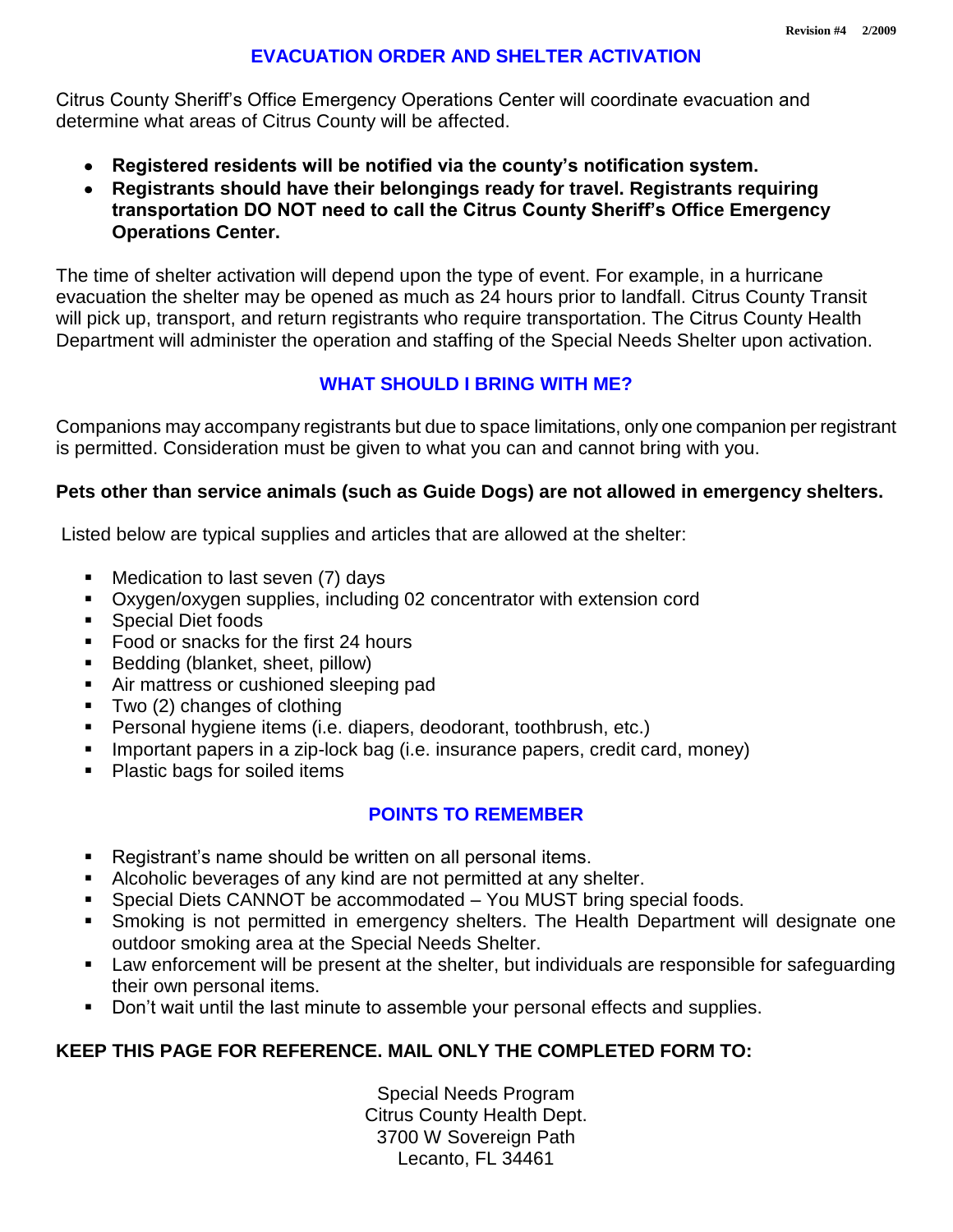*EPZ: GRID:*

# **Citrus County Sheriff's Office Emergency Operations Center VOLUNTARY SPECIAL NEEDS REGISTRATION FORM**

3549 Saunders Way, Lecanto, FL 34461 - 352-746-6555

| <b>PLEASE PRINT ON BOTH SIDES</b>                                                                                                                                                                                             |                                        |                                                                                                                                                                                                                                |  |  |  |  |  |  |
|-------------------------------------------------------------------------------------------------------------------------------------------------------------------------------------------------------------------------------|----------------------------------------|--------------------------------------------------------------------------------------------------------------------------------------------------------------------------------------------------------------------------------|--|--|--|--|--|--|
| <b>PERSONAL DATA</b>                                                                                                                                                                                                          |                                        |                                                                                                                                                                                                                                |  |  |  |  |  |  |
|                                                                                                                                                                                                                               |                                        |                                                                                                                                                                                                                                |  |  |  |  |  |  |
|                                                                                                                                                                                                                               |                                        |                                                                                                                                                                                                                                |  |  |  |  |  |  |
|                                                                                                                                                                                                                               |                                        |                                                                                                                                                                                                                                |  |  |  |  |  |  |
|                                                                                                                                                                                                                               |                                        |                                                                                                                                                                                                                                |  |  |  |  |  |  |
| City: 2010 City: 2010 21p Code: 2010 21p Code: 2010 21p Code: 2010 21p Code: 2010 21p Code: 2010 21p Code: 201                                                                                                                |                                        |                                                                                                                                                                                                                                |  |  |  |  |  |  |
| Residence Type: ____ Private Home ________ Apartment/Condominium _____ Manufactured/Mobile Home                                                                                                                               |                                        |                                                                                                                                                                                                                                |  |  |  |  |  |  |
|                                                                                                                                                                                                                               |                                        |                                                                                                                                                                                                                                |  |  |  |  |  |  |
|                                                                                                                                                                                                                               |                                        |                                                                                                                                                                                                                                |  |  |  |  |  |  |
|                                                                                                                                                                                                                               |                                        | <u> 1989 - Johann Stoff, deutscher Stoff, der Stoff, der Stoff, der Stoff, der Stoff, der Stoff, der Stoff, der S</u>                                                                                                          |  |  |  |  |  |  |
|                                                                                                                                                                                                                               |                                        | Do you have a pet? Y N If so, what kind? __________________________ Have you made arrangements for sheltering your                                                                                                             |  |  |  |  |  |  |
| Emergency Contact Person not living with you.                                                                                                                                                                                 |                                        |                                                                                                                                                                                                                                |  |  |  |  |  |  |
| Name: Name and the second contract of the second contract of the second contract of the second contract of the second contract of the second contract of the second contract of the second contract of the second contract of |                                        | Relation: Network of the Contract of the Contract of the Contract of the Contract of the Contract of the Contract of the Contract of the Contract of the Contract of the Contract of the Contract of the Contract of the Contr |  |  |  |  |  |  |
|                                                                                                                                                                                                                               |                                        |                                                                                                                                                                                                                                |  |  |  |  |  |  |
|                                                                                                                                                                                                                               |                                        |                                                                                                                                                                                                                                |  |  |  |  |  |  |
|                                                                                                                                                                                                                               | <b>EVACUATION REQUIREMENTS</b>         |                                                                                                                                                                                                                                |  |  |  |  |  |  |
|                                                                                                                                                                                                                               | <b>Example 2</b> Special Needs         |                                                                                                                                                                                                                                |  |  |  |  |  |  |
| Type of transportation: ______ No Transport Needed ________ Bus ________ Wheelchair Vehicle _______ Ambulance                                                                                                                 |                                        |                                                                                                                                                                                                                                |  |  |  |  |  |  |
| Due to limited space at the shelter, one additional person will be allowed with the client.                                                                                                                                   |                                        |                                                                                                                                                                                                                                |  |  |  |  |  |  |
| No one will accompany me                                                                                                                                                                                                      |                                        | ____ Yes, someone will accompany me (fill out below)                                                                                                                                                                           |  |  |  |  |  |  |
| Name: Name:                                                                                                                                                                                                                   | Relationship: ________________________ |                                                                                                                                                                                                                                |  |  |  |  |  |  |
|                                                                                                                                                                                                                               |                                        |                                                                                                                                                                                                                                |  |  |  |  |  |  |
|                                                                                                                                                                                                                               | <b>MEDICAL CARE</b>                    |                                                                                                                                                                                                                                |  |  |  |  |  |  |
|                                                                                                                                                                                                                               |                                        |                                                                                                                                                                                                                                |  |  |  |  |  |  |
|                                                                                                                                                                                                                               |                                        | Name of Home Health Care Agency: Name of Home Health Care Agency:                                                                                                                                                              |  |  |  |  |  |  |
|                                                                                                                                                                                                                               |                                        |                                                                                                                                                                                                                                |  |  |  |  |  |  |
| Name of Primary Physician: Name of Primary Physician:                                                                                                                                                                         |                                        |                                                                                                                                                                                                                                |  |  |  |  |  |  |
| Name of Oxygen Provider:                                                                                                                                                                                                      |                                        | Phone: 2008 Phone: 2008 Phone: 2008 Phone: 2008 Phone: 2008 Phone: 2008 Phone: 2008 Phone: 2008 Phone: 2008 Phone: 2008 Phone: 2008 Phone: 2008 Phone: 2008 Phone: 2008 Phone: 2008 Phone: 2008 Phone: 2008 Phone: 2008 Phone: |  |  |  |  |  |  |
|                                                                                                                                                                                                                               |                                        | I will need the following care from a nurse. Explain: I have not a matter of the following care from a nurse. Explain:                                                                                                         |  |  |  |  |  |  |